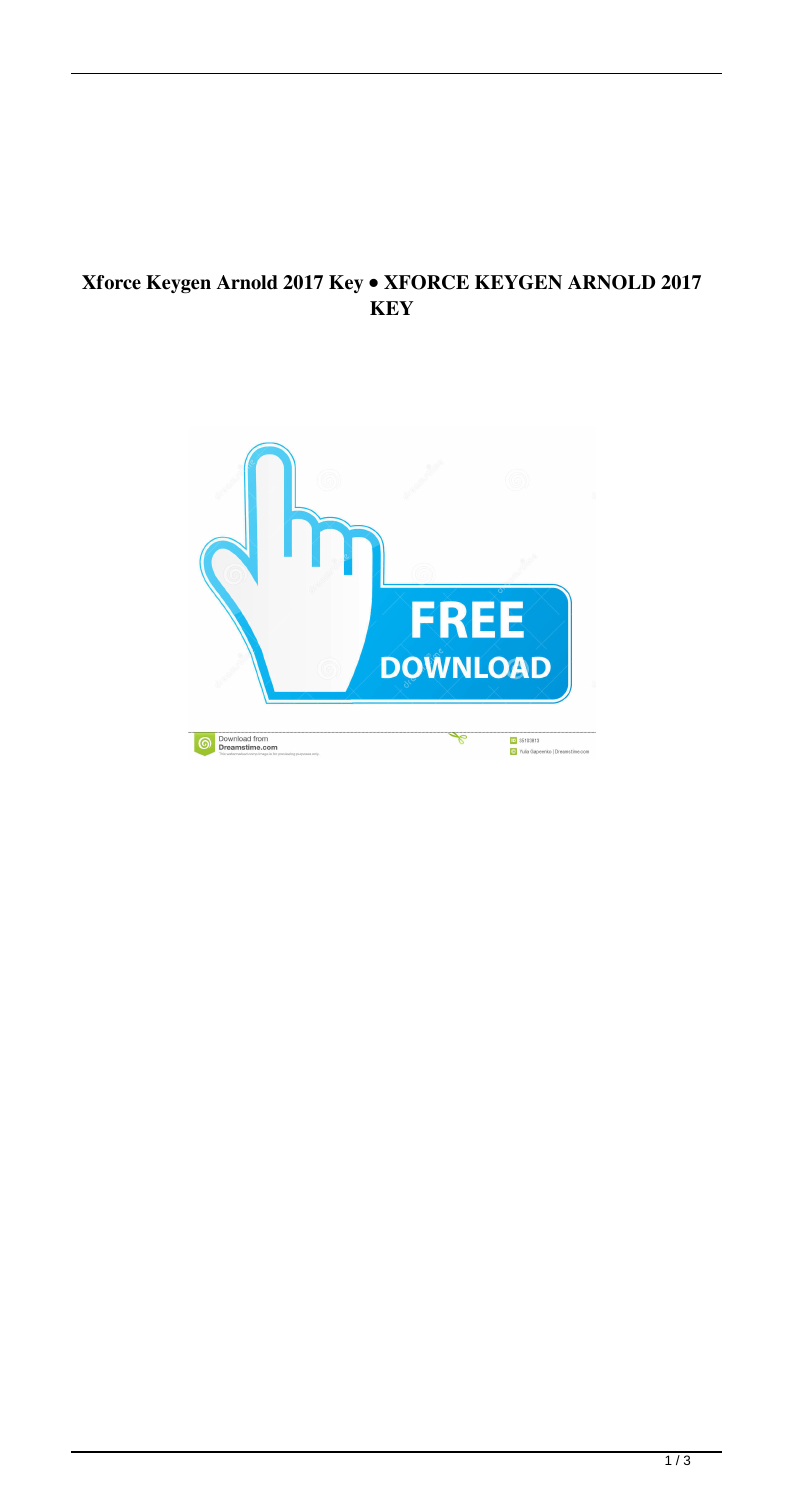Up until now I had been using a hacked sxswi\xf8ks\xe9.exe with Ctrl+Alt+Del, which I believe does not work in the Windows 8.1 and newer versions. is there an updated one, for Windows XP, 7, 8, and 10? I tried searching but the sxswi apps page does not offer a working solution. Any ideas to create a better keygen? A: This is a keygensuffix.com keygen free download. Q: Using a custom view from within a custom view I'm trying to create a custom view that contains another custom view. I've created both of these views in res/layout and set them up like this: MainActivity public class MainActivity extends Activity { @Override protected void onCreate(Bundle savedInstanceState) { super.onCreate(savedInstanceState);

setContentView(R.layout.activity\_main); } public void myView1(View view) { //do something in the Main Activity to change the UI } public void myView2(View view) { //do something in the Main Activity to change the UI } } res/layout